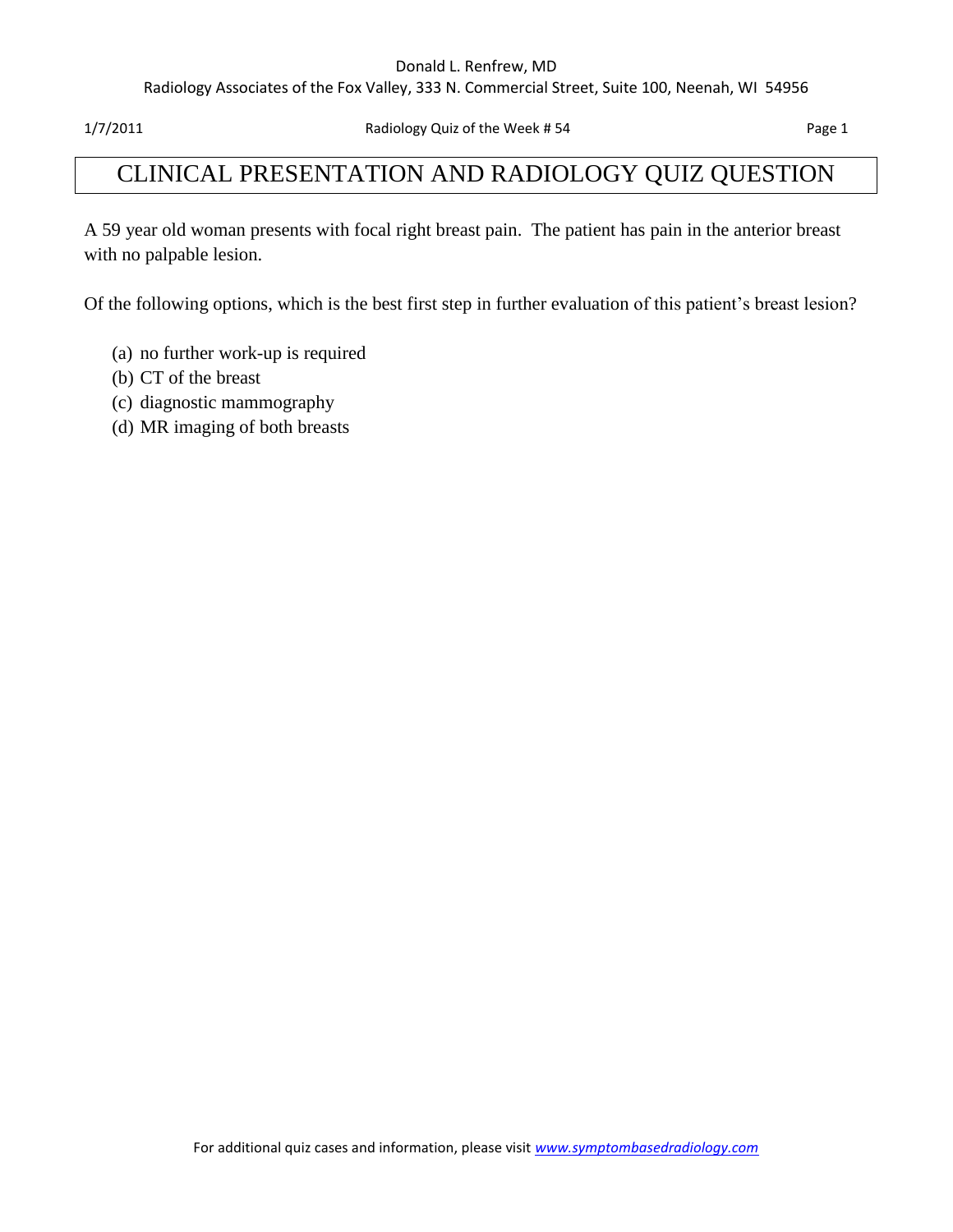## RADIOLOGY QUIZ QUESTION, ANSWER, AND EXPLANATION

A 59 year old woman presents with focal right breast pain. The patient has pain in the anterior breast with no palpable lesion.

Of the following options, which is the best first step in further evaluation of this patient's breast lesion?

- (a) no further work-up is required
- (b) CT of the breast
- (c) diagnostic mammography
- (d) MR imaging of both breasts

Answer: (c), diagnostic mammography, is the correct response. Breast pain is a presenting symptom in less than 10% of patients with breast cancer, and most patients with pain and breast cancer also have a mass. Nonetheless, patients with focal pain (even without a mass) need to have this pain evaluated, and in general the evaluation proceeds as with a breast mass. As discussed in Radiology Quiz of the Week #50 and #51, the exact method of further evaluation varies depending on the local resources and preferences. Of the possibilities listed, diagnostic mammography is the best response. The purpose of the diagnostic mammogram is to find cancer. Typically, diagnostic mammography consists of the usual views obtained during screening mammography (bilateral mediolateral oblique and craniocaudal views), with a marker at the location of the pain. Additional views may also be obtained, such as a straight lateral exam and spot-compression studies of the painful region. Ultrasound may also be a reasonable first step, but ultrasound is not listed as an option. While focal pain (without a mass or other symptoms) should generally be treated in the same manner as a breast mass, diffuse, non-localized pain (with no palpable abnormalities), particularly bilateral breast pain or pain that comes and goes (with the menstrual cycle), is virtually never caused by breast pain and generally does not require imaging evaluation.

Despite the decreased likelihood of cancer (compared to a palpable mass), focal pain in the breast needs to be regarded with some suspicion and further work-up is required; therefore, (a) is incorrect. CT of the breast is rarely performed and is not indicated in this case, and (b) is incorrect. MR of the breasts is usually performed trouble-shooting difficult cases or screening patients at extremely high risk for breast cancer, and is not the best first step in further evaluation, so (d) is incorrect.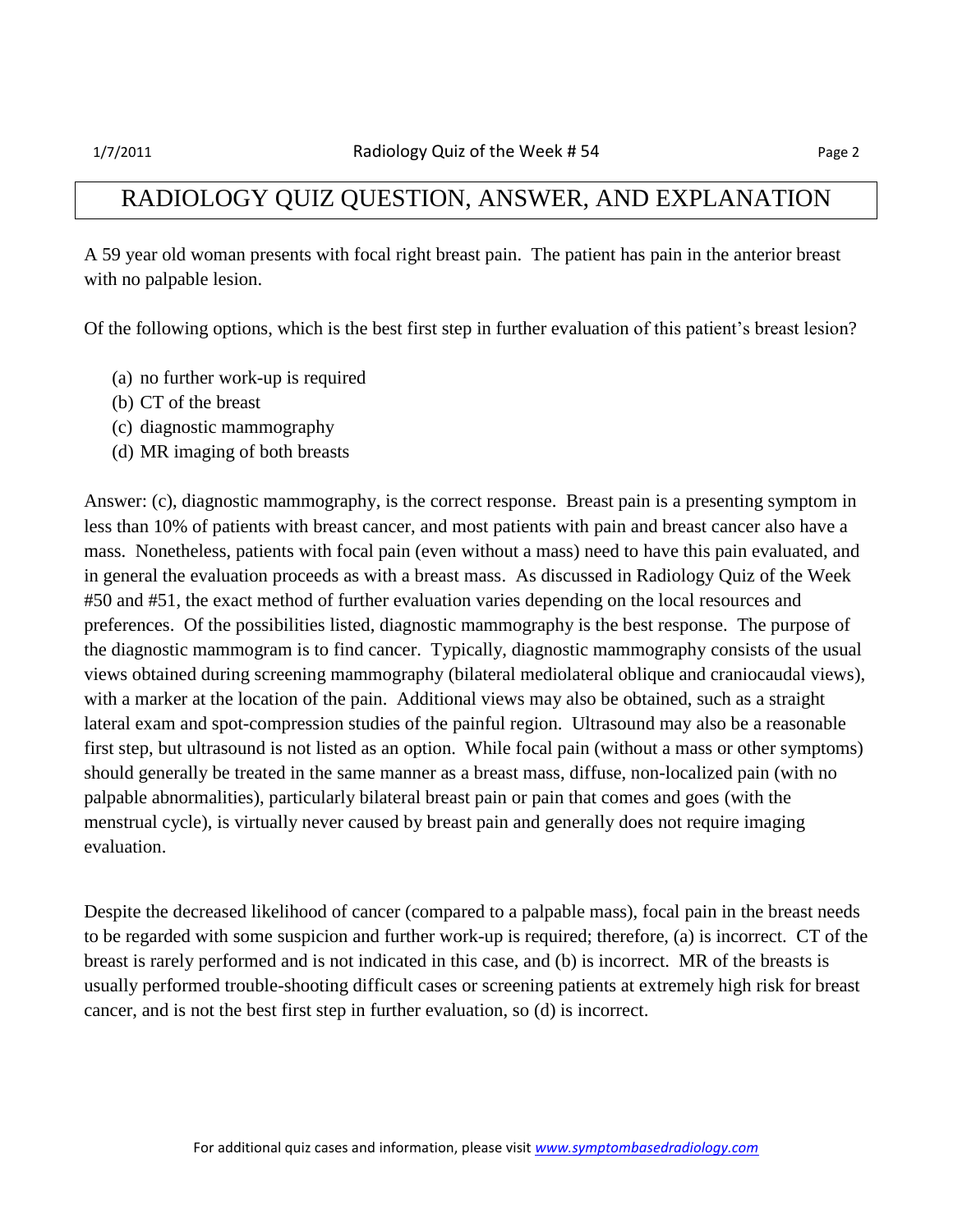## IMAGING STUDY AND QUESTIONS

The patient underwent imaging:



Imaging questions:

- 1) What type of study is shown?
- 2) Are there any abnormalities?
- 3) What is the most likely diagnosis?
- 4) What is the next step in management?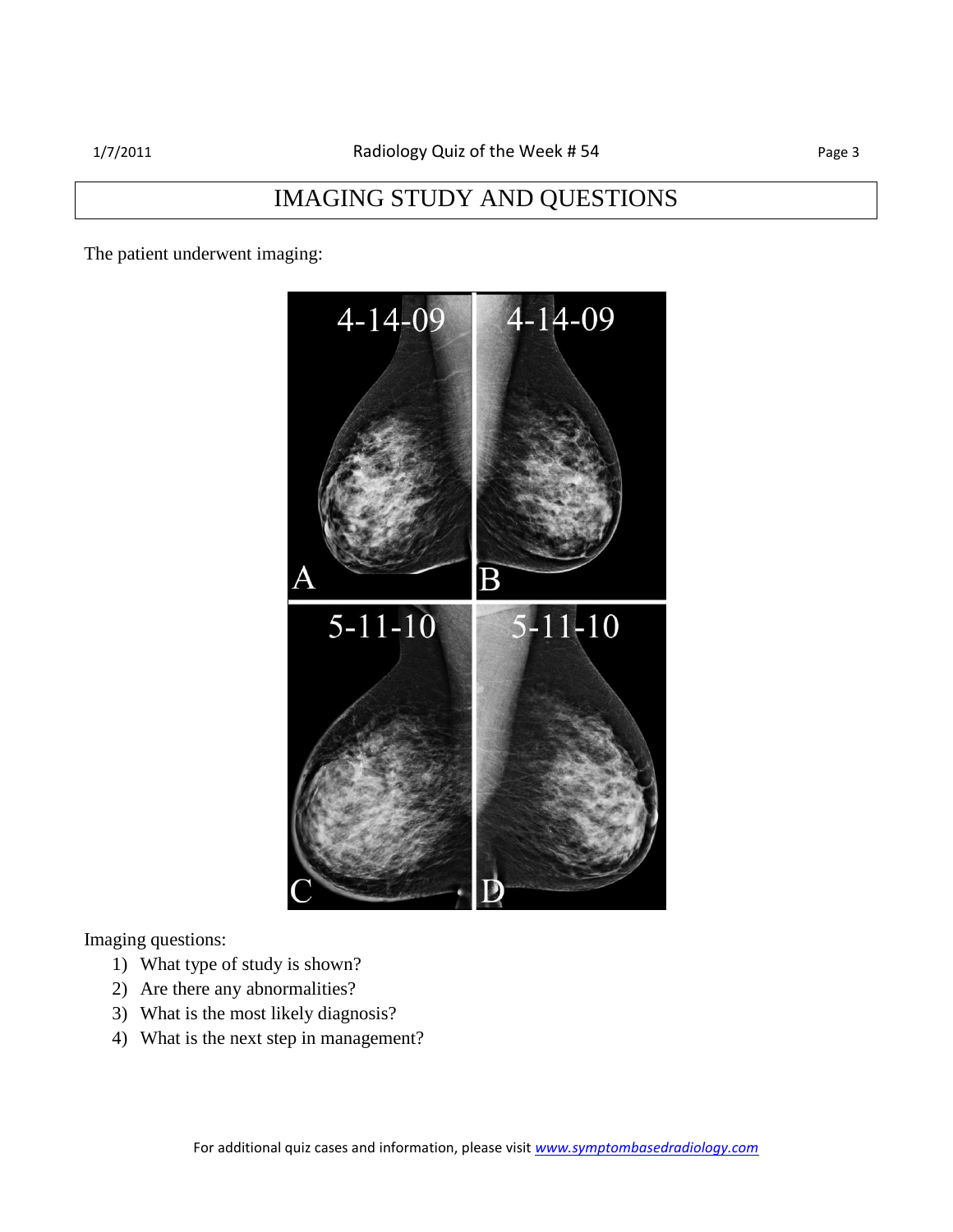## IMAGING STUDY QUESTIONS AND ANSWERS



Imaging questions:

- 1) What type of study is shown? Mediolateral oblique (MLO) views from bilateral mammograms performed 4/14/09 and 5/11/10. Note the presentation above is altered above (compared to Page 3) to show the sequential studies side-by-side.
- 2) Are there any abnormalities? Yes. There is diffuse skin thickening on the study from 5-11-10 (arrows). While difficult to appreciate, there is also increased overall size of the breast.
- 3) What is the most likely diagnosis? The imaging findings (diffuse skin thickening and breast swelling) are not specific. While these findings may represent mastitis (in the appropriate clinical situation), they may also be seen with inflammatory breast cancer.
- 4) What is the next step in management? Correlation with clinical history. If there are strong clinical features of mastitis, appropriate treatment with antibiotics and short-term follow-up to document a return to normal are appropriate. If there are no clinical features of mastitis, biopsy should be performed.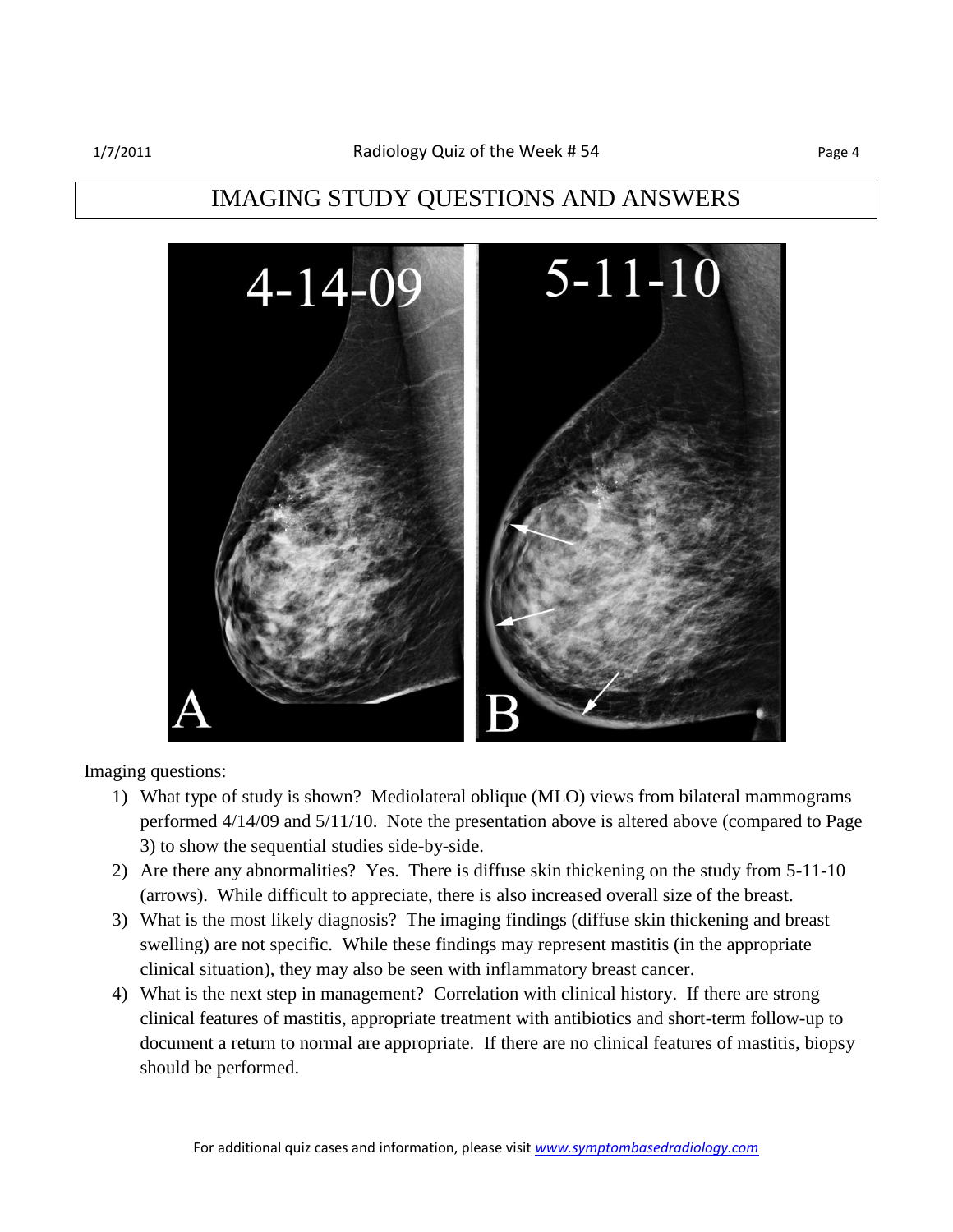# PATIENT DISPOSITION, DIAGNOSIS, AND FOLLOW-UP

The patient underwent biopsy which showed infiltrating ductal carcinoma with associated dermal lymphatic invasion (inflammatory cancer).